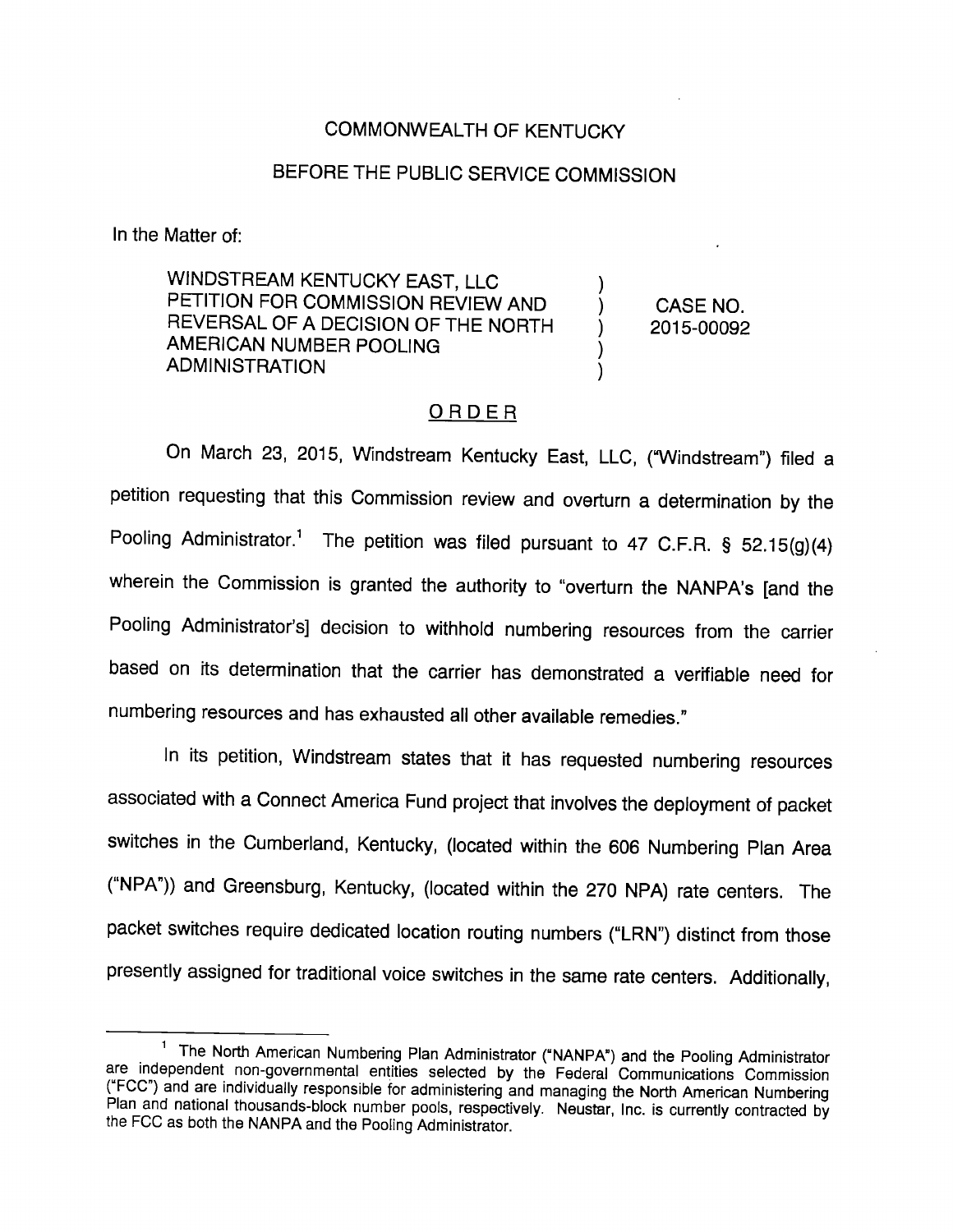pursuant to the industry guidelines administered by the Pooling Administrator, Windstream requires new central office ("NXX") codes in each rate center in order to request, as the code holder, an LRN for each packet switch. For each new NXX code, a single thousands-block of numbers will be retained and the remaining numbers returned to the Pooling Administrator for assignment.

On February 20, 2015, Windstream applied to the Pooling Administrator for the required numbering resources in both the Cumberland and Greensburg rate centers.<sup>2</sup> The application process with the Pooling Administrator requires the submission of information used for a Months-To-Exhaust ("MTE") and Utilization Certification Worksheet pertaining to the affected rate centers.<sup>3</sup> Based on the submitted information and resulting calculations, the Pooling Administrator concluded that Windstream did not meet the FCC's MTE requirements of six months or less and/or the utilization threshold requirement of 75 percent.<sup>4</sup> Therefore, the Pooling Administrator determined that Windstream's requests for additional numbering resources should be denied.

The Pooling Administrator is not a policy-making entity. In making assignment decisions, the Pooling Administrator follows regulatory directives and industrydeveloped guidelines. The Pooling Administrator's responsibilities are defined in FCC

<sup>&</sup>lt;sup>4</sup> The NANPA denied the applications due to failure to meet both criteria in each rate center as described below:

| NPA  | <b>Rate Center</b> | Purpose | <b>Blocks Requested</b> | <u>MTE</u> | Utilization |
|------|--------------------|---------|-------------------------|------------|-------------|
| 606  | Cumberland         | LRN     | 606-NXX-9               | 6932       | 28%         |
| -270 | Greensburg         | LRN     | 270-NXX-9               | 7781       | 47%         |

<sup>&</sup>lt;sup>2</sup> Current FCC rules require the evaluation of number utilization for the entire rate center before assignment of new numbering resources.

 $3$  In accordance with 47 C.F.R. § 52.15(g)(3), the MTE and utilization level are calculated by the Worksheet based on various inputs supplied by the applying carrier.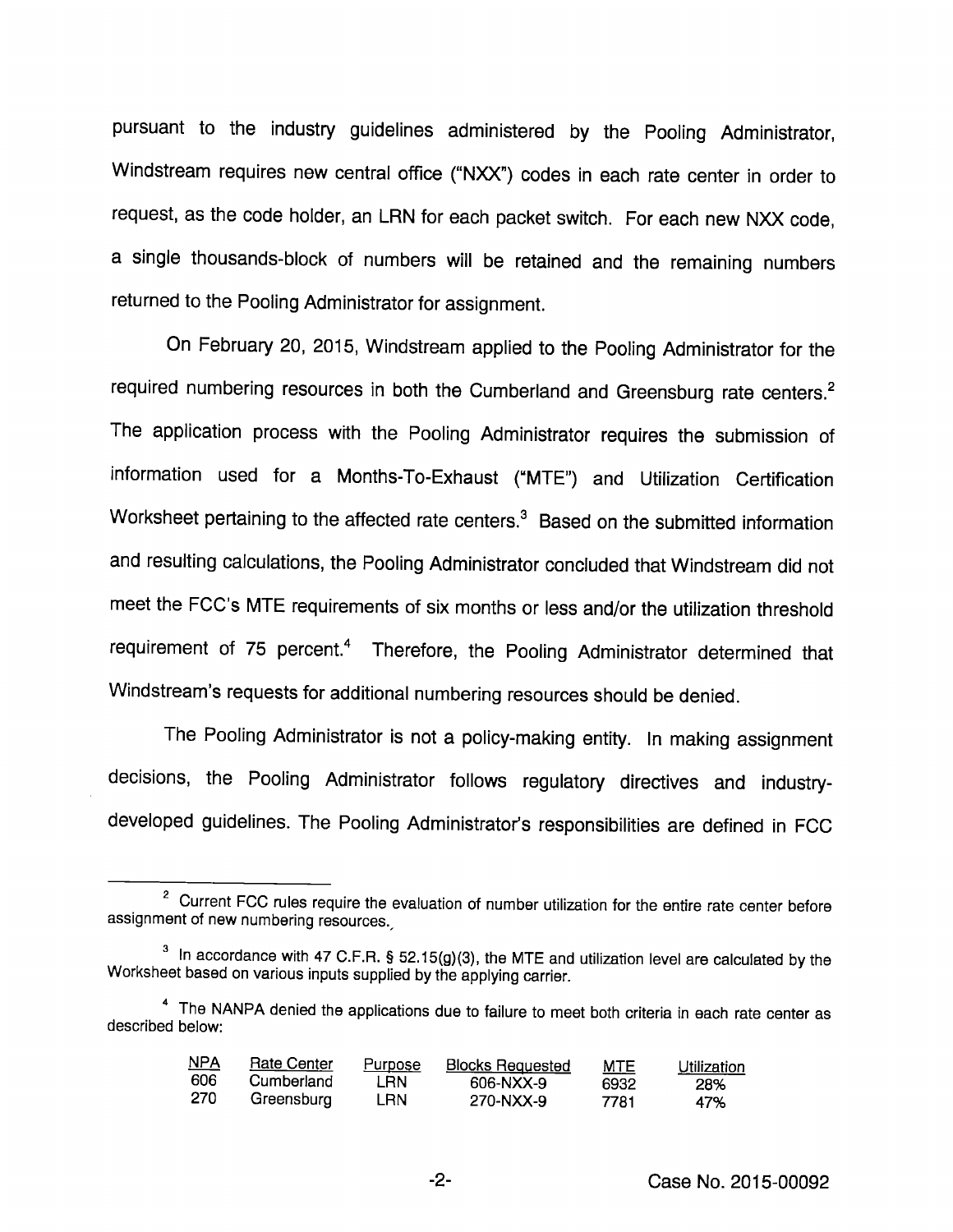rules and in comprehensive technical requirements drafted by the telecommunications industry and approved by the  $FCC<sup>5</sup>$ .

Pursuant to 47 C.F.R. § 52.15(g)(4), this Commission may overturn the Pooling Administrator's determination if the requesting carrier has demonstrated a verifiable need for numbering resources and all other available remedies have been exhausted. The Commission finds that Windstream has demonstrated a verifiable need for additional numbering resources by presenting its requests for LRNs and associated new NXX codes, each with a thousands-block of numbers to be utilized for the deployment of two new packet switches in connection with a Connect America Fund project for the Cumberland and Greensburg rate centers in Kentucky. Windstream asserts that it does not have sufficient numbering resources available in the affected rate centers, and due to the Pooling Administrator's denial of numbering resources, Windstream has been unable to obtain the requested LRNs for its new packet switches and cannot provide services in connection with this project without the requested resources. The Commission further finds that Windstream has exhausted all available remedies to the extent that no combination of existing numbering resources in the associated rate centers can be employed to meet the need for the LRNs and thousands-block of numbers for the packet switches to be deployed in each rate center.

This Commission finds that the Pooling Administrator's determination to deny Windstream the additional numbering resources described herein should be overturned and the NANPA and/or the Pooling Administrator directed to assign to Windstream new NXX codes, along with an assigned thousands-block for each LRN in both the Cumberland and Greensburg rate centers of Kentucky. The Commission notes that the

 $-3-$ 

 $5$  See generally, 47 C.F.R. § 52.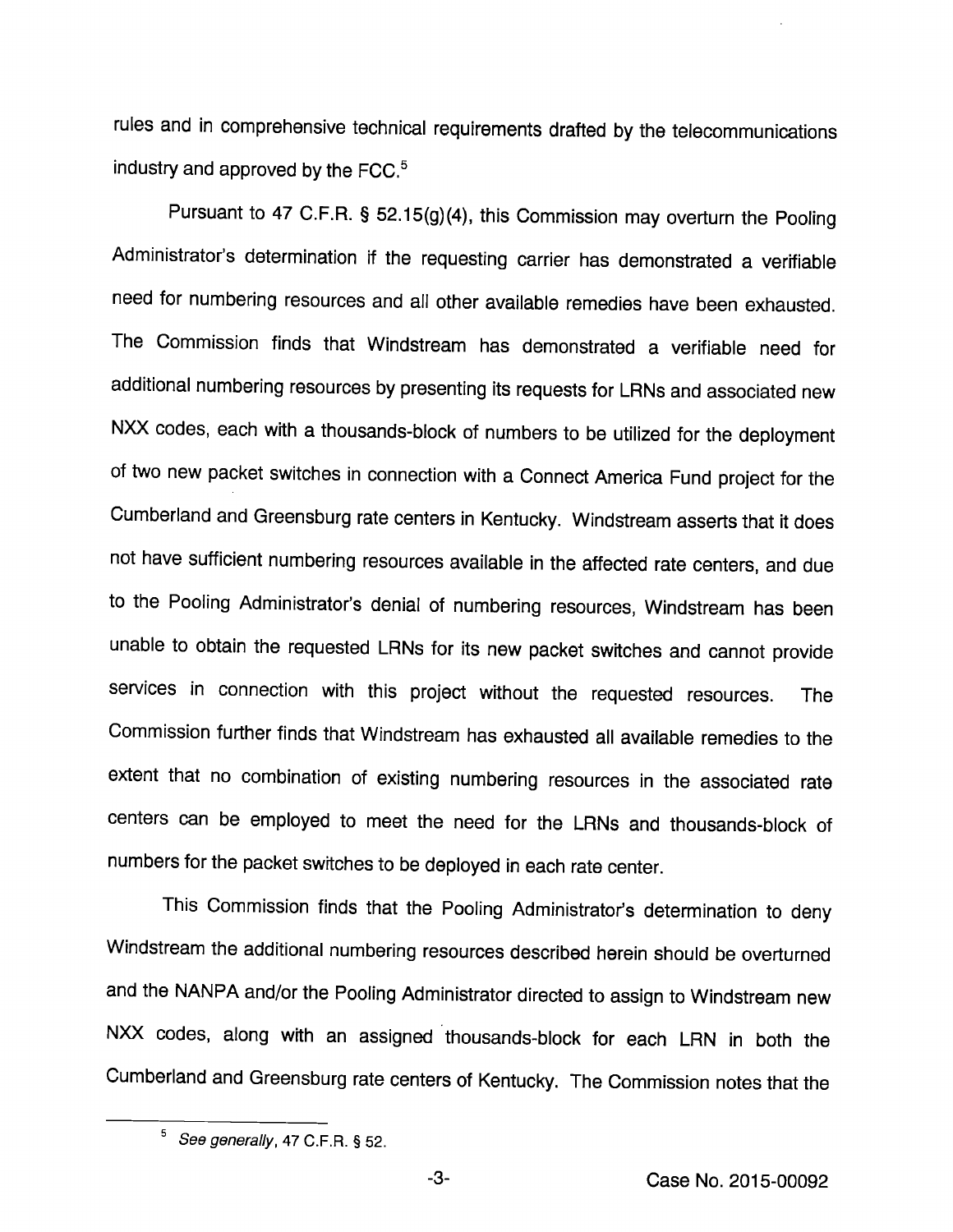numbering resources considered in this Order are to be assigned for the soie use of serving Windstream's need for LRNs and the additionai thousands-blocks for deployment of packet switches and corresponding services in connection with a Connect America Fund project in the Cumberland and Greensburg rate centers, if the numbering resources requested by Windstream are not needed to meet its service requirements, the associated numbering resources approved in this Order should be returned to the NANPA and/or the Pooling Administrator and may not be utilized for other service arrangements without first meeting the industry numbering resource guidelines.

IT IS THEREFORE ORDERED that;

1. Windstream's petition regarding the Pooling Administrator's denial of its application for assignment of additional numbering resources is granted.

2. The decision of the Pooling Administrator denying Windstream's request for LRNs and assignment of two new NXX codes along with a thousands-block of numbers in both the Cumberland and Greensburg rate centers of Kentucky is hereby overturned.

3. The NANPA and/or the Pooling Administrator shall assign Windstream the NXX codes and thousands-blocks requested in Windstream's petition for each of the affected rate centers.

4. The numbering resources considered in this Order are to be assigned for the sole use of serving Windstream's need for LRNs and new thousands-blocks for deployment of packet switches and corresponding services in connection with a

-4- Case No. 2015-00092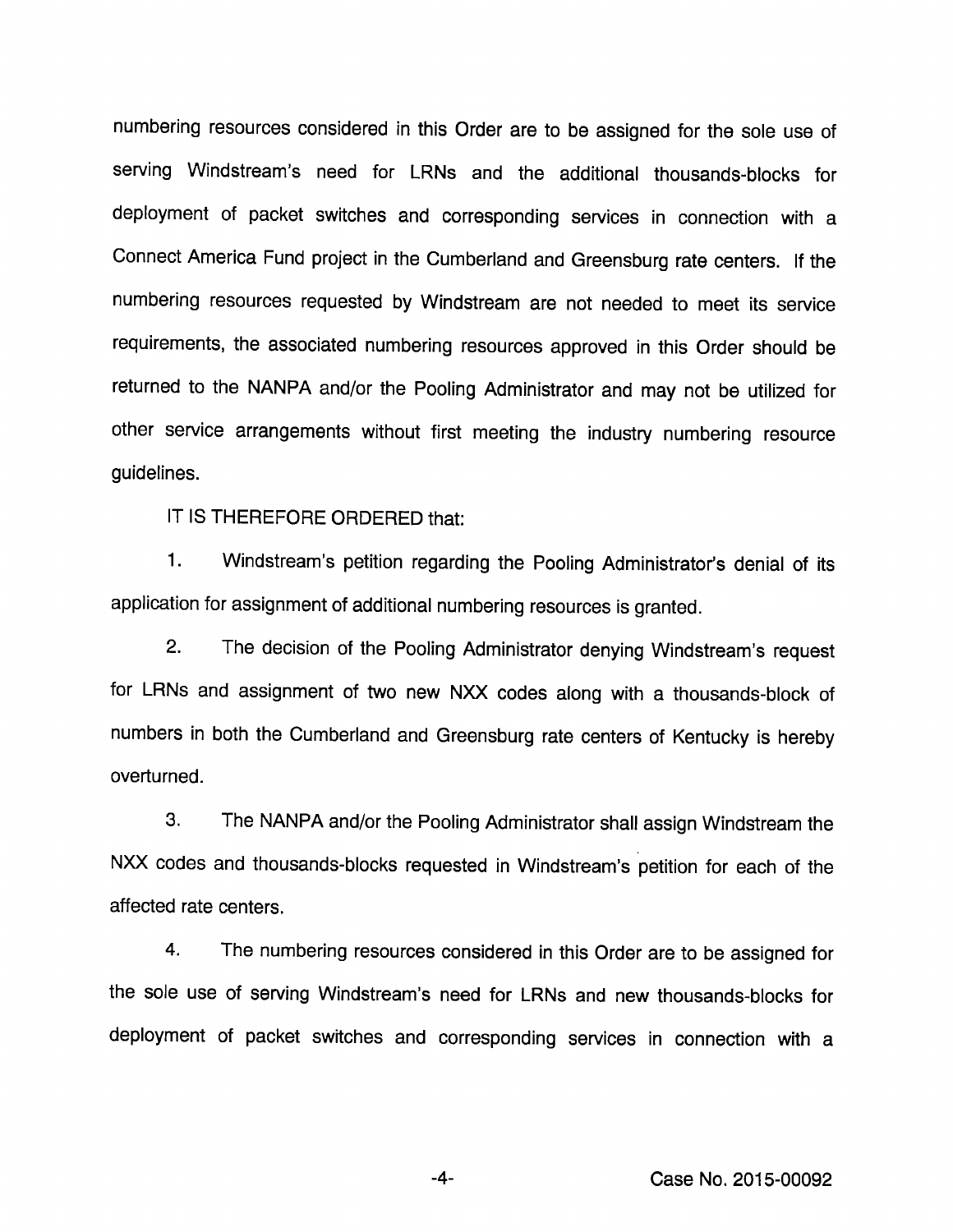Connect America Fund project. If the numbering resources requested by Windstream are no longer required to meet its service requirements, the associated numbering resources approved in this Order shall be returned to the NANPA and/or the Pooling Administrator.



**ATTES** Executive Director

Case No. 2015-00092